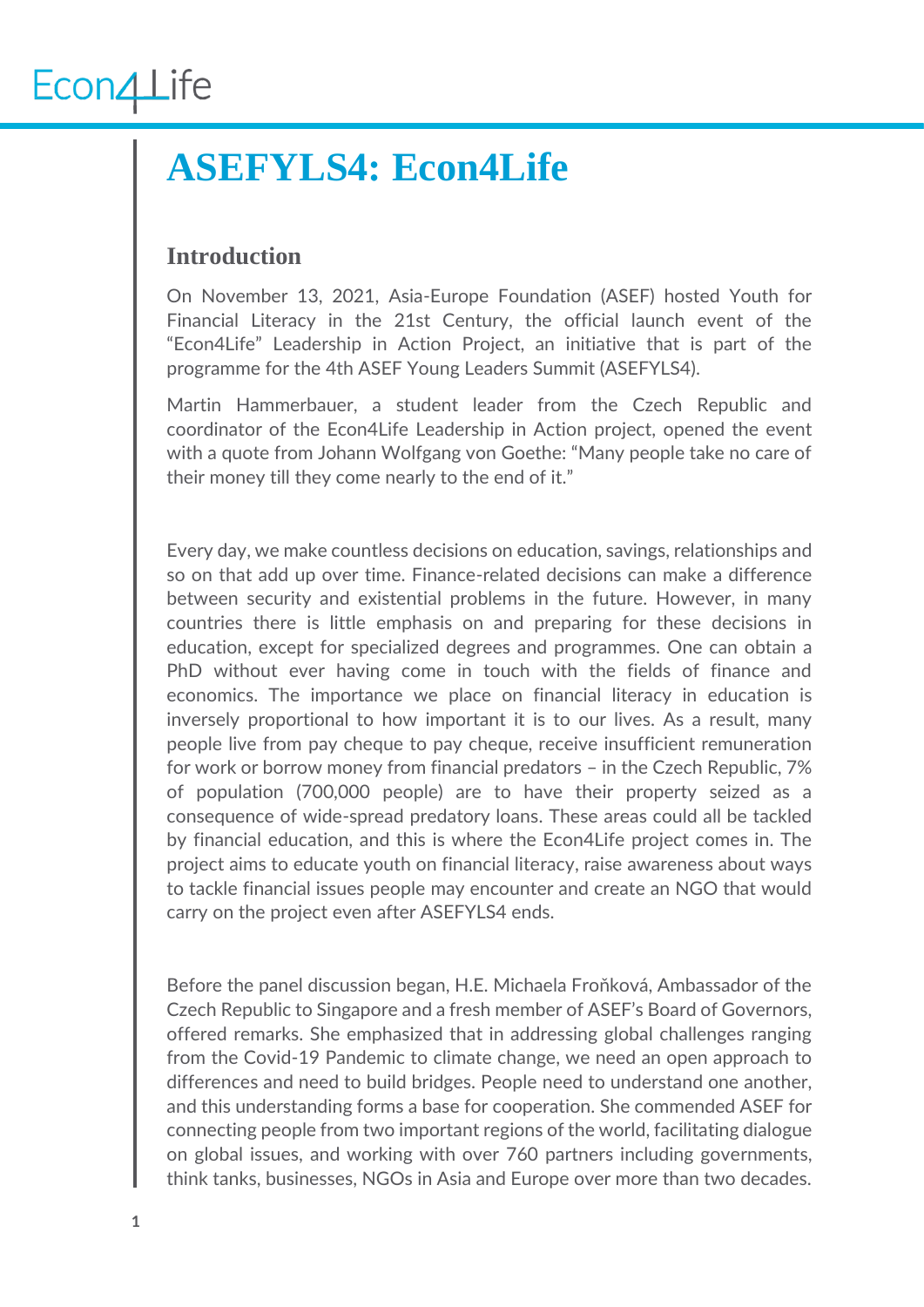ASEF makes great efforts towards young people, organizing learning journeys, offering networking opportunities and opportunities to broaden horizons.



#### **Enhancing Financial Literacy**

The panel was moderated by Anoudeth Phanvilay, a Cooperation Trainee at the EU Delegation to Lao PDR. The speakers included Aivar Kamal, a corporate finance analyst at Energex Energy Experts LLC from Estonia, Valeriia Chernogorodova, Head of the International Section of the Federal Agency for Youth Affairs of Russia, and Vipul Gahlawat, a Swedish student at Tilburg University.

At the beginning of the panel, each speaker provided an overview of the situation with respect to literacy in their respective countries. In Estonia, for example, 10% of people are in debt. The panellists agreed that in each of their countries, there is little emphasis on financial literacy in the education system, as a result of which young people are often unable to allocate income among financial items and have little understanding of how to set financial goals. Even in Sweden, a country with some of the world's highest living standards, the situation has gotten to a point where popular TV shows about indebted young people have arisen!

Children should therefore be taught financial management from a young age – as early as they are taught other basic skills such as swimming, suggested Vipul. Valeriia discussed how in Russia, many schools teach economic definitions and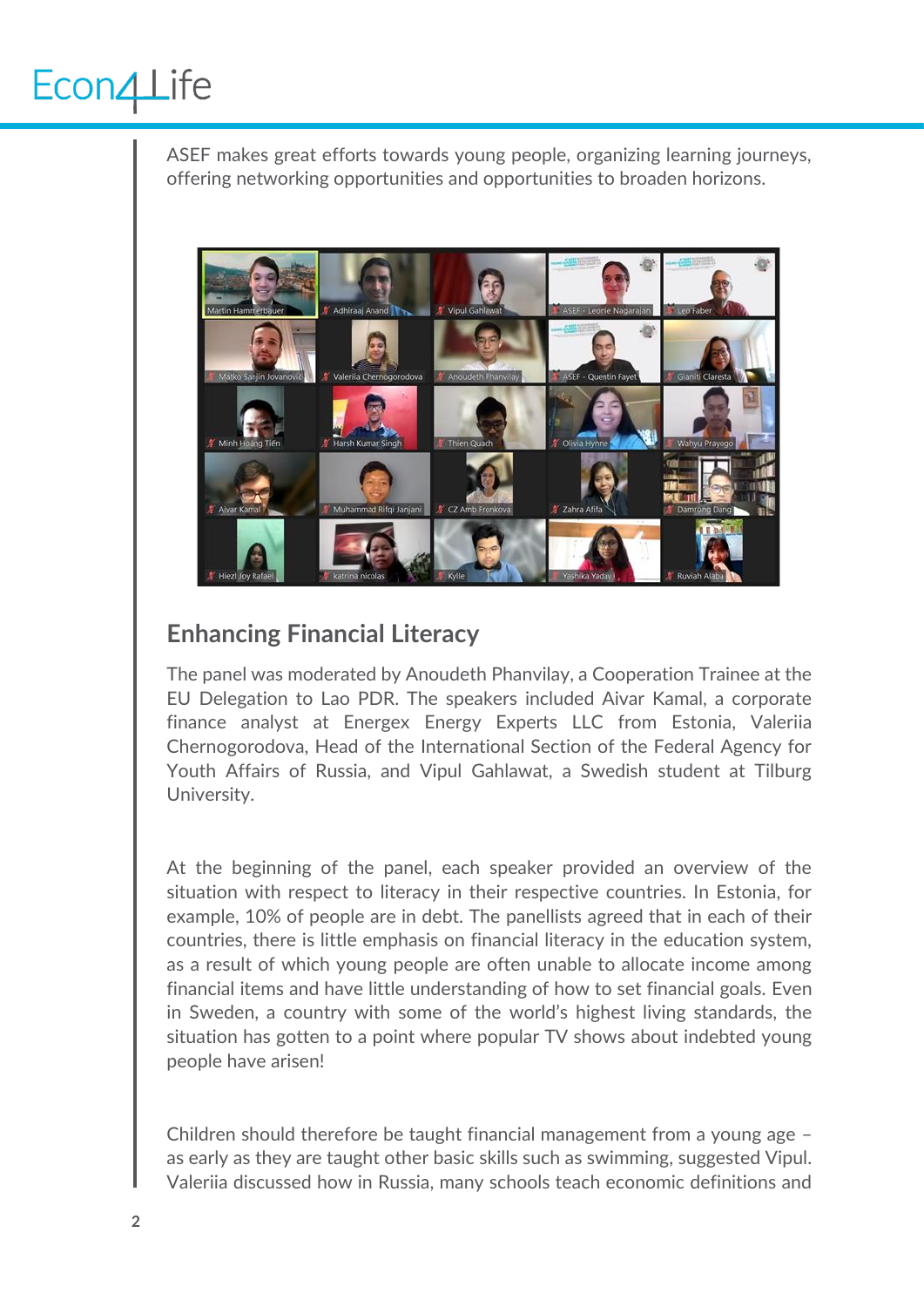theory that ultimately have little to do with financial literacy, with students not always able to apply these concepts to their daily lives. However, there are some progressive schools that use games to impart key concepts and practices and have developed their own applications through which children can learn how to manage their resources. Aivar similarly emphasized the need to reach children at an early age – books and materials given to students at school should be adapted to reflect real life students that they might encounter. Schools could also combine seemingly unconnected subjects such as handicrafts and math – a student might, for example, calculate the cost of repairing a room mathematically, thus acquiring financial literacy through multiplication and division early on.

In high school, a good place for students to start is doing small jobs (for example, painting walls) at their schools and receiving payments in return, as happens at some schools in Russia. Solutions need not come only from schools. Banks can also take steps. They might, for example, offer people crash courses on how to spend their money properly when they go to receive their debit or credit card, and introduce plans or programs to help customers take care of their needs, as Vipul suggested. In Russia, one private bank uses its own app to help customers check how much money they have spent on food and other necessities, a helpful, easy and feasible solution.

Youth should start saving early to plan for uncertain events such as unexpected market events, job losses or indeed a pandemic later on, rather than rely on social insurance programs or have to turn to loan sharks and businesses involved in questionable practices. Aivar added that in addition to saving, youth should also learn how to invest early on. Financial planning not only allows people to create clearer road maps to achieve their goals, it also allows them more freedom of thought, to manage stress and to become more entrepreneurial. Valeriia added that saving early on is important for well-being, as it allows one to choose where to go for vacations, acquire new skills, learn new languages and make more money in the future. Vipul discussed a programme in Sweden as part of which parents receive 100 euros a month to take care of their child. Most of them choose to save this money, which could turn into a large sum by the time their child is ready and able to move out of the house. This takes a big burden off parents' shoulders, as they know their children are there to support them if something unexpected happens. Ultimately, saving and investment can allow youth greater security and freedom later on, and thus essential knowledge and practices should be taught to them early on. Anoudeth pointed out that while money does not buy you happiness, you're pretty happy when you have money!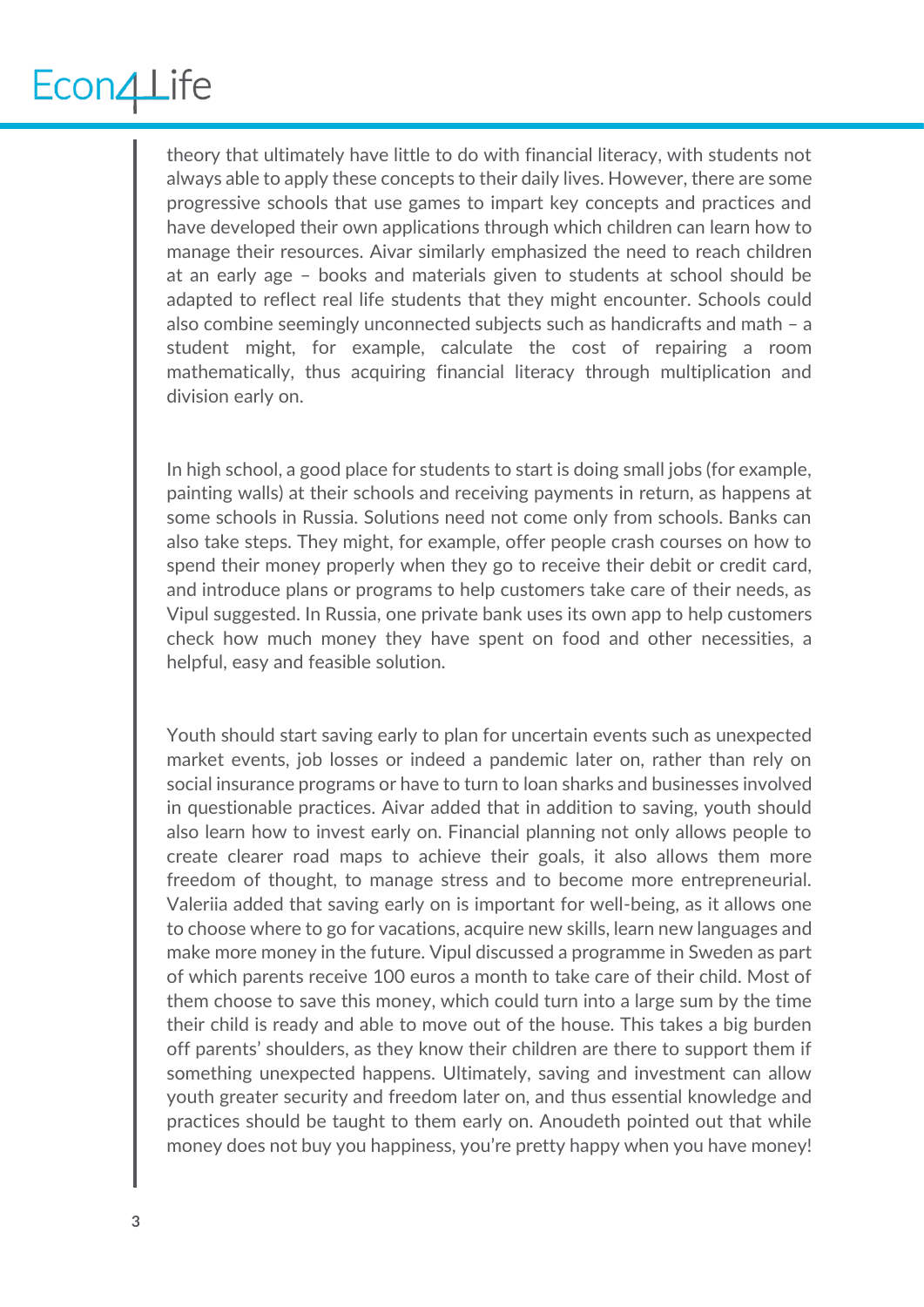Young people face a shock when they realize that they are responsible for their lives and cannot continue relying on their parents or the government or anybody else. Many are simply unprepared and lack an understanding of how to deal or plan with this transition. Vipul shared his own personal experience of struggling for months to manage expenses when he went to a new country to study, and how understanding beforehand would have made a big difference. Valeriia discussed how in Russia, students will study subjects in depth in school and university but lack the opportunity and ability to practice what they learn, as the education system does not help them choose what they want to do in life. To illustrate her point further, Valeriia shared how social activism at university allowed her to take on new responsibilities and learn how to manage resources better. In her first two years at university, she was focused on studies and getting good grades. Running projects and applying for grants as part of a student club helped her gain the skills and contacts that landed her a job. Aivar agreed on the importance of learning by doing, pointing out that he learned how to calculate variance and interesting stuff regarding stocks in his education, but not how to evaluate investments or financial information. At present, only specialized universities or programs in many countries teach people financial literacy, so education systems must adapt to better prepare students for the transition to becoming financially independent.

Achieving financial security is not just about learning the important concepts and planning early on – it is also about having high self-awareness and choosing a major and career that are in line with one's passions and strengths. In Russia and Sweden, while a high proportion of high school graduates enrol in university, they do so without thinking about why. They may simply be following parents' advice or have heard that university diplomas and specific majors are tickets to a successful future. In Russia, this has produced "too many lawyers and economists". Similarly, in Sweden, certain professions such as lawyers and engineers command a high degree of respect and prestige. However, many students who enrol in law and engineering programs find that they cannot give 100% and do not understand what they are learning as they are not passionate about the subject. As a result, they may get stressed out and feel that they are wasting time. This is part of the reason why only 40% of students in Estonia complete their studies in normal time. Therefore, suggested Vipul, when deciding on majors and careers, students should ask themselves what they're comfortable doing and what they can push themselves to do further. Aivar added that students should choose their programs wisely be ready to change their university programs in the first few weeks if they find that they are not suitable, rather than spend years in a field that they are not a good fit for and then have to start again. Anoudeth further explained that the pressure to decide on a particular career is ingrained in all of us at a young age. We have all been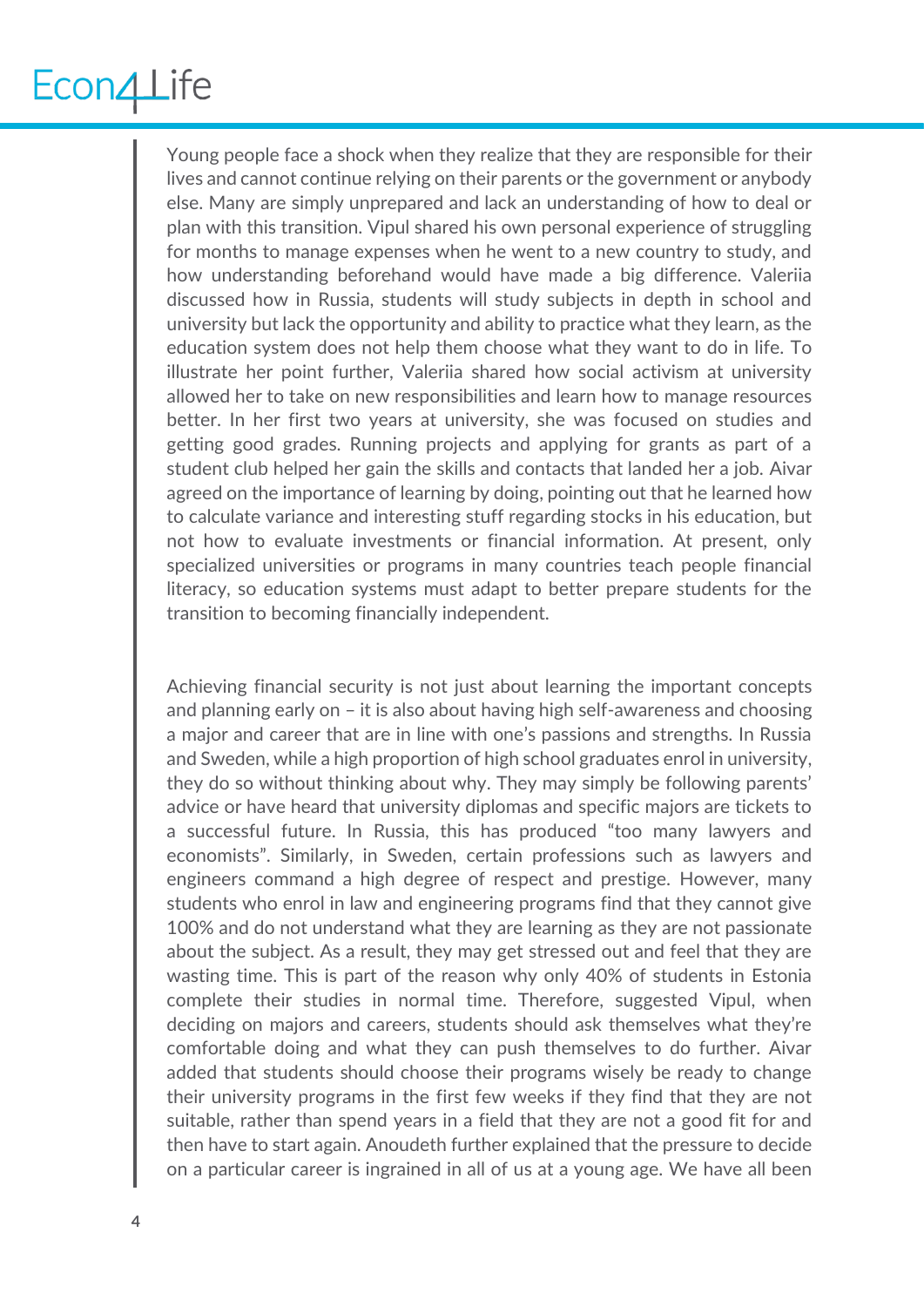asked many times "what we want to be when we grow up" and may lean towards careers which we do not necessarily like but offer financial security.

In his closing remarks, Aivar stated that he would encourage youth to make plans and investments early on and educate themselves using tools such as YouTube videos. Vipul suggested learning budgeting (such as how much to spend on candy and toys) early on. Later in life, when you need to manage your own expenses, you could think back to that time dividing money for snacks. Valeriia advises students to not underestimate the value of extracurricular activities such as volunteering and student movements. You can read thousands of books but if you do not try activities in real life, you will not learn.



The panel was followed by workshops on getting a job, including crafting good CVs and cover letters and the basics of money management, including household finances, loans and investments.